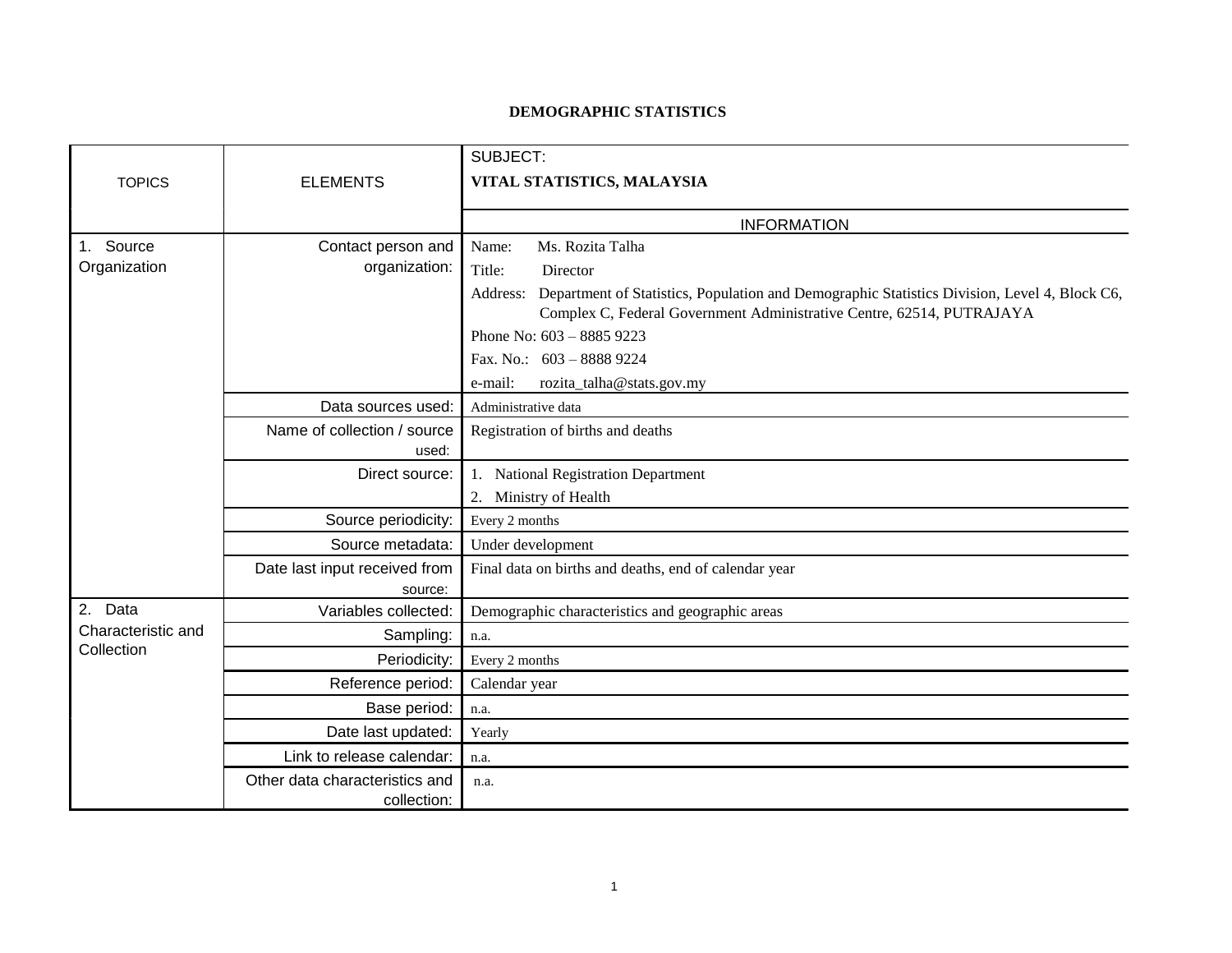| Statistical<br>3.<br>Population and<br>Scope of the Data     | Statistical population:              | Demographic population                                                                                                                                                                                                                                                                                                                                                                                            |
|--------------------------------------------------------------|--------------------------------------|-------------------------------------------------------------------------------------------------------------------------------------------------------------------------------------------------------------------------------------------------------------------------------------------------------------------------------------------------------------------------------------------------------------------|
|                                                              | Geographical coverage:               | Malaysia                                                                                                                                                                                                                                                                                                                                                                                                          |
|                                                              | Sector coverage:                     | n.a.                                                                                                                                                                                                                                                                                                                                                                                                              |
|                                                              | Institutional coverage:              | n,a                                                                                                                                                                                                                                                                                                                                                                                                               |
|                                                              | Item coverage                        | n.a.                                                                                                                                                                                                                                                                                                                                                                                                              |
|                                                              | Population coverage:                 | Total population of birth and death                                                                                                                                                                                                                                                                                                                                                                               |
|                                                              | Product coverage:                    | n.a.                                                                                                                                                                                                                                                                                                                                                                                                              |
|                                                              | Other coverage:                      | n.a.                                                                                                                                                                                                                                                                                                                                                                                                              |
| Statistical<br>4.<br>Concepts and<br>Classifications<br>Used | Key statistical concepts used:       | The Method and Materials of Demography, 2nd Edition Siegel and Swanson, Jacob S.<br>Siegel                                                                                                                                                                                                                                                                                                                        |
|                                                              | Classifications used:                | n.a.                                                                                                                                                                                                                                                                                                                                                                                                              |
| 5. Statistical<br>Computation and                            | Aggregation and consolidation:       | State and National level                                                                                                                                                                                                                                                                                                                                                                                          |
|                                                              | Estimation:                          | n.a.                                                                                                                                                                                                                                                                                                                                                                                                              |
| <b>Dissemination</b>                                         | Imputation:                          | n.a.                                                                                                                                                                                                                                                                                                                                                                                                              |
|                                                              | Transformations:                     | Crude birth rate, crude death rate, total fertility rate, age specific fertility rate, crude<br>reproductive rate, net reproductive rate, age specific death rate, infant mortality rate,<br>toddler mortality rate, under 5 mortality rate, neonatal mortality rate, perinatal mortality<br>rate, stillbirth rate, total dependency ratio, young age dependency ratio, old age<br>dependency ratio and sex ratio |
|                                                              | Validation:                          | Validation from source data                                                                                                                                                                                                                                                                                                                                                                                       |
|                                                              | Index type:                          | n.a.                                                                                                                                                                                                                                                                                                                                                                                                              |
|                                                              | Weights:                             | n.a.                                                                                                                                                                                                                                                                                                                                                                                                              |
|                                                              | Seasonal adjustment:                 | n.a.                                                                                                                                                                                                                                                                                                                                                                                                              |
|                                                              | Other computation and                | n.a.                                                                                                                                                                                                                                                                                                                                                                                                              |
|                                                              | adjustments:                         |                                                                                                                                                                                                                                                                                                                                                                                                                   |
|                                                              | <b>Dissemination formats:</b>        | Printed and digital                                                                                                                                                                                                                                                                                                                                                                                               |
| <b>Other Aspects</b><br>6.                                   | Recommended uses and<br>limitations: | Provide planners and users on health indicators (fertility and mortality)                                                                                                                                                                                                                                                                                                                                         |
|                                                              | History:                             | 1. Prior to 1963 – information on birth and death was obtained from the Annual<br>Registrar General of Births and Deaths report                                                                                                                                                                                                                                                                                   |